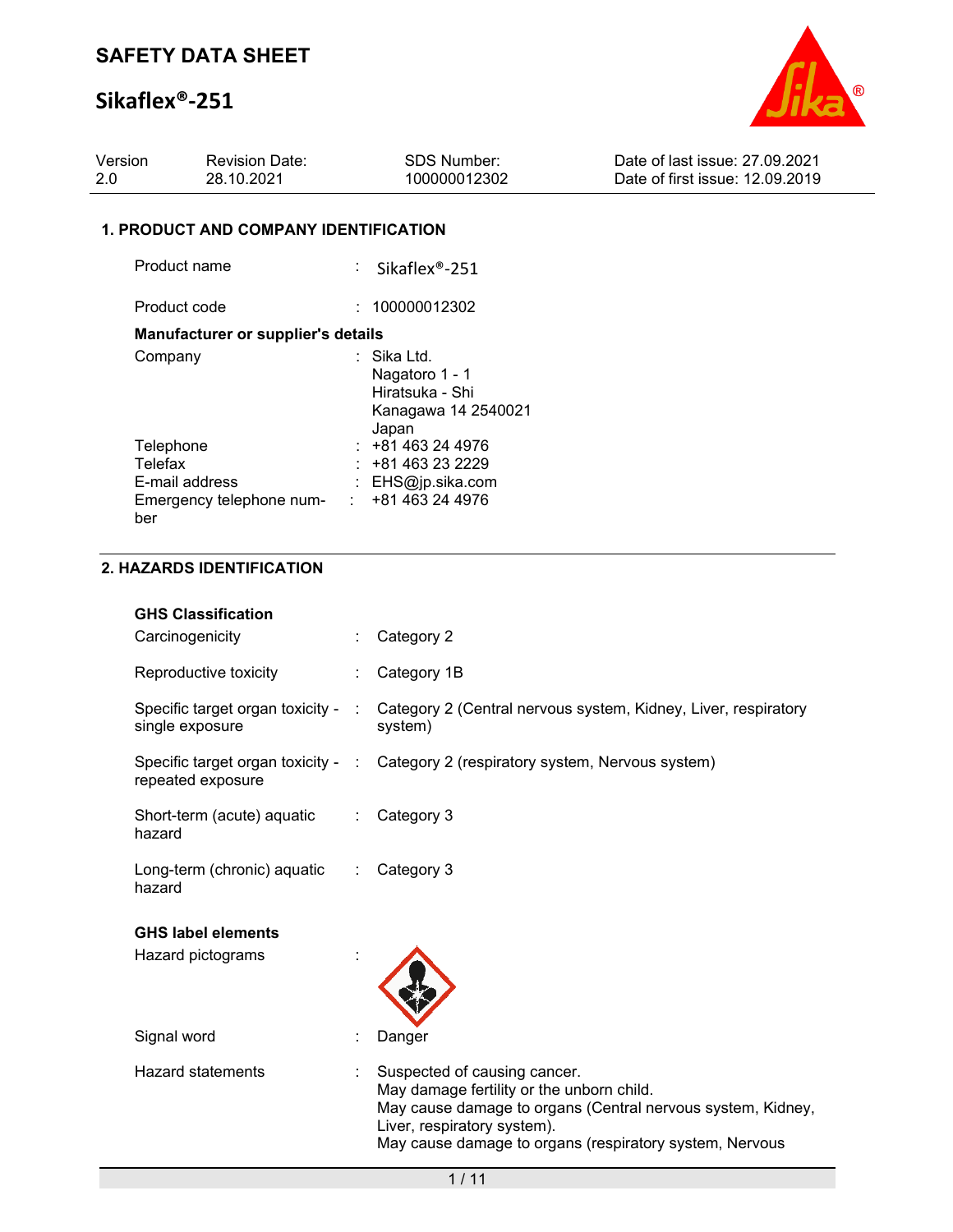# **Sikaflex®-251**



| Version<br>2.0 | <b>Revision Date:</b><br>28.10.2021 | <b>SDS Number:</b><br>100000012302                                                                                                                                                                                                                                                                                                         | Date of last issue: 27,09,2021<br>Date of first issue: 12.09.2019 |
|----------------|-------------------------------------|--------------------------------------------------------------------------------------------------------------------------------------------------------------------------------------------------------------------------------------------------------------------------------------------------------------------------------------------|-------------------------------------------------------------------|
|                |                                     | system) through prolonged or repeated exposure.<br>Harmful to aquatic life with long lasting effects.                                                                                                                                                                                                                                      |                                                                   |
|                | Precautionary statements            | <b>Prevention:</b><br>Obtain special instructions before use.<br>Do not handle until all safety precautions have been read and<br>understood.<br>Do not breathe dust/ fume/ gas/ mist/ vapours/ spray.<br>Wash skin thoroughly after handling.<br>Do not eat, drink or smoke when using this product.<br>Avoid release to the environment. |                                                                   |
|                |                                     | Wear protective gloves/ protective clothing/ eye protection/ face<br>protection.                                                                                                                                                                                                                                                           |                                                                   |
|                |                                     | <b>Response:</b><br>IF exposed or concerned: Call a POISON CENTER/ doctor.                                                                                                                                                                                                                                                                 |                                                                   |
|                |                                     | Storage:<br>Store locked up.                                                                                                                                                                                                                                                                                                               |                                                                   |
|                |                                     | Disposal:<br>Dispose of contents/ container to an approved waste disposal<br>plant.                                                                                                                                                                                                                                                        |                                                                   |

## **Other hazards which do not result in classification**

None known.

### **3. COMPOSITION/INFORMATION ON INGREDIENTS**

| Substance / Mixture |  | Mixture |
|---------------------|--|---------|
|---------------------|--|---------|

### **Components**

| Chemical name                   | CAS-No.        | Concentration (% w/w) | <b>ENCS/ISHL</b><br>number |
|---------------------------------|----------------|-----------------------|----------------------------|
| Titanium dioxide $(> 10 \mu m)$ | 13463-67-7     | $>= 2.5 - 10$         | 1-558, 5-5225              |
| xylene                          | 1330-20-7      | 3.8                   | $3-3, 3-60$                |
| ethylbenzene                    | $100 - 41 - 4$ | 1.3                   | $3-28, 3-60$               |

## **4. FIRST AID MEASURES**

| General advice | ÷. | Move out of dangerous area.<br>Consult a physician.<br>Show this safety data sheet to the doctor in attendance. |
|----------------|----|-----------------------------------------------------------------------------------------------------------------|
| If inhaled     |    | $\therefore$ Move to fresh air.<br>Consult a physician after significant exposure.                              |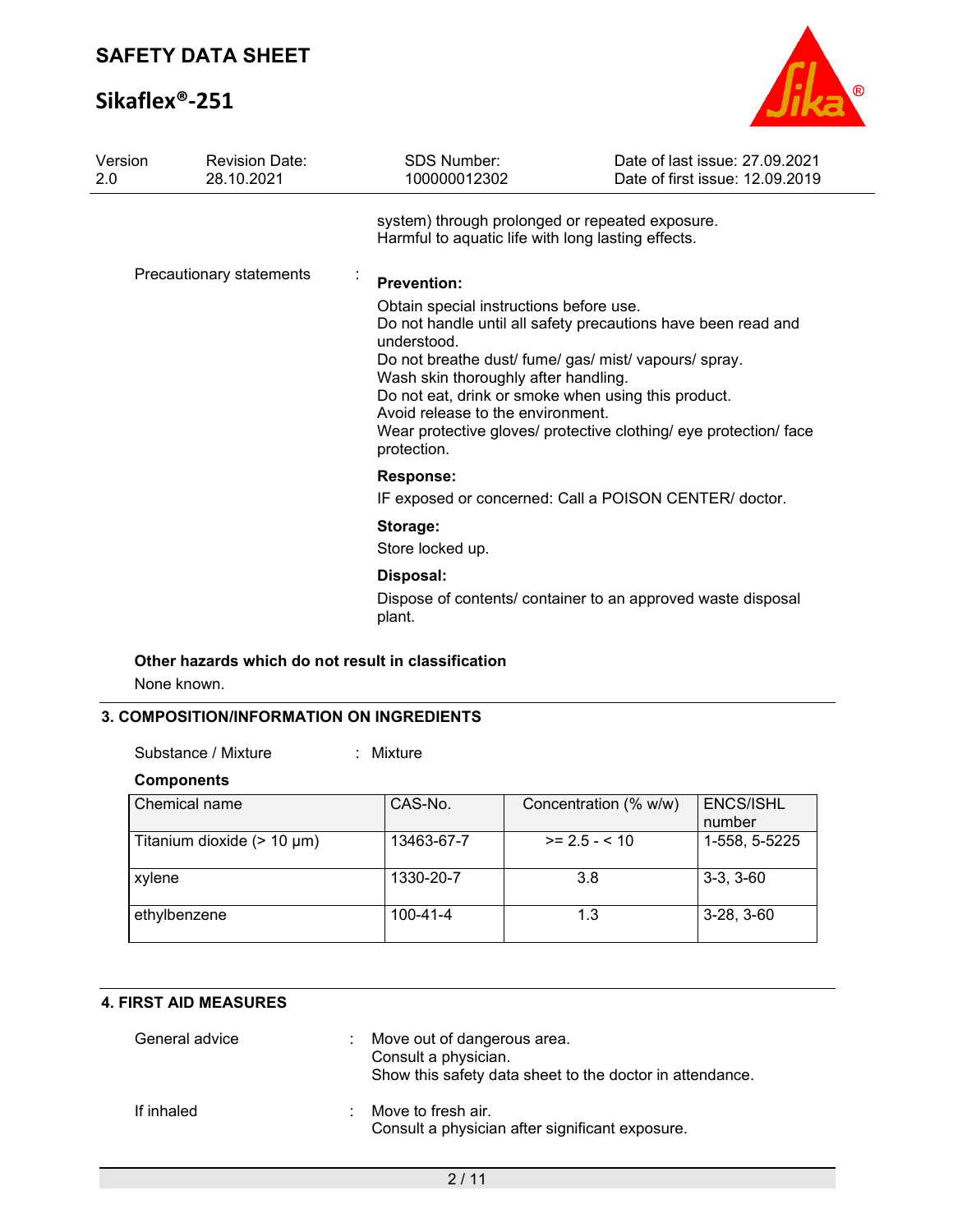# **Sikaflex®-251**



| Version<br>2.0                                                    | <b>Revision Date:</b><br>28.10.2021 |  | <b>SDS Number:</b><br>100000012302                                                                                                                                                                                                                                   | Date of last issue: 27.09.2021<br>Date of first issue: 12.09.2019 |
|-------------------------------------------------------------------|-------------------------------------|--|----------------------------------------------------------------------------------------------------------------------------------------------------------------------------------------------------------------------------------------------------------------------|-------------------------------------------------------------------|
|                                                                   | In case of skin contact             |  | Take off contaminated clothing and shoes immediately.<br>Wash off with soap and plenty of water.<br>If symptoms persist, call a physician.                                                                                                                           |                                                                   |
|                                                                   | In case of eye contact              |  | Remove contact lenses.<br>Keep eye wide open while rinsing.<br>If eye irritation persists, consult a specialist.                                                                                                                                                     |                                                                   |
| If swallowed                                                      |                                     |  | Clean mouth with water and drink afterwards plenty of water.<br>Do not give milk or alcoholic beverages.<br>Never give anything by mouth to an unconscious person.<br>Obtain medical attention.                                                                      |                                                                   |
| Most important symptoms<br>and effects, both acute and<br>delayed |                                     |  | See Section 11 for more detailed information on health effects<br>and symptoms.<br>Suspected of causing cancer.<br>May damage fertility or the unborn child.<br>May cause damage to organs.<br>May cause damage to organs through prolonged or repeated<br>exposure. |                                                                   |
|                                                                   | Notes to physician                  |  | Treat symptomatically.                                                                                                                                                                                                                                               |                                                                   |

## **5. FIREFIGHTING MEASURES**

| Suitable extinguishing media : Alcohol-resistant foam | Carbon dioxide (CO2)<br>Dry chemical                                                          |
|-------------------------------------------------------|-----------------------------------------------------------------------------------------------|
| Unsuitable extinguishing<br>media                     | : High volume water jet                                                                       |
| Specific hazards during fire-<br>fighting             | : Do not use a solid water stream as it may scatter and spread<br>fire.                       |
| ucts                                                  | Hazardous combustion prod- : No hazardous combustion products are known                       |
| ods                                                   | Specific extinguishing meth- : Use water spray to cool unopened containers.                   |
| for firefighters                                      | Special protective equipment : In the event of fire, wear self-contained breathing apparatus. |

## **6. ACCIDENTAL RELEASE MEASURES**

| Personal precautions, protec-<br>tive equipment and emer-<br>gency procedures | Use personal protective equipment.<br>Remove all sources of ignition.<br>Deny access to unprotected persons. |
|-------------------------------------------------------------------------------|--------------------------------------------------------------------------------------------------------------|
| <b>Environmental precautions</b>                                              | : Prevent product from entering drains.                                                                      |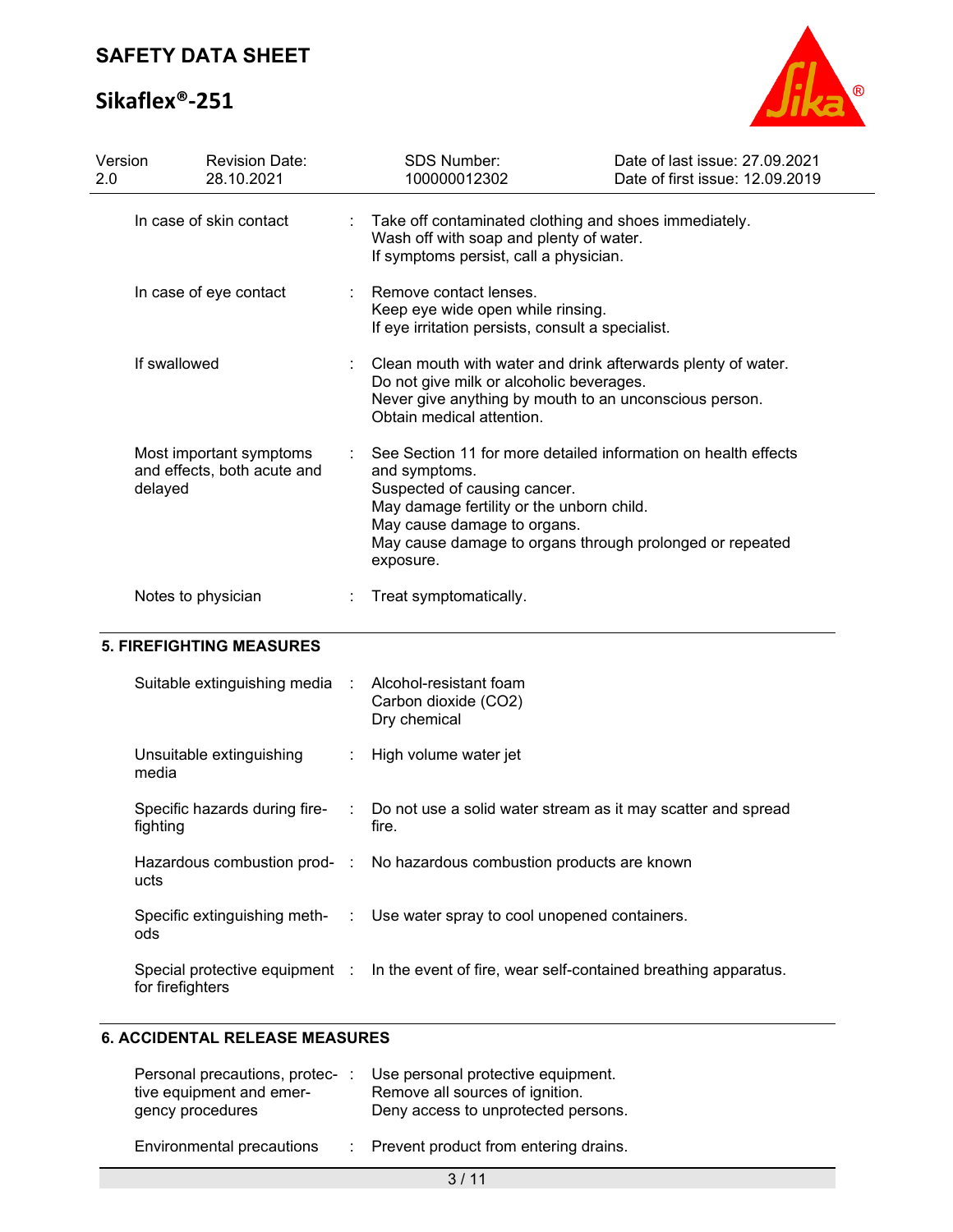# **Sikaflex®-251**



| Version<br>2.0 | <b>Revision Date:</b><br>28.10.2021                      | SDS Number:<br>100000012302                                                                                                                                                                                                                                                                                                                                                                                                                                                                                                                                                                                           | Date of last issue: 27.09.2021<br>Date of first issue: 12.09.2019                                                                                                                                 |
|----------------|----------------------------------------------------------|-----------------------------------------------------------------------------------------------------------------------------------------------------------------------------------------------------------------------------------------------------------------------------------------------------------------------------------------------------------------------------------------------------------------------------------------------------------------------------------------------------------------------------------------------------------------------------------------------------------------------|---------------------------------------------------------------------------------------------------------------------------------------------------------------------------------------------------|
|                |                                                          | If the product contaminates rivers and lakes or drains inform<br>respective authorities.                                                                                                                                                                                                                                                                                                                                                                                                                                                                                                                              |                                                                                                                                                                                                   |
|                | Methods and materials for<br>containment and cleaning up | Soak up with inert absorbent material (e.g. sand, silica gel,<br>acid binder, universal binder, sawdust).                                                                                                                                                                                                                                                                                                                                                                                                                                                                                                             |                                                                                                                                                                                                   |
|                | 7. HANDLING AND STORAGE                                  |                                                                                                                                                                                                                                                                                                                                                                                                                                                                                                                                                                                                                       |                                                                                                                                                                                                   |
|                | <b>Handling</b>                                          |                                                                                                                                                                                                                                                                                                                                                                                                                                                                                                                                                                                                                       |                                                                                                                                                                                                   |
|                | Advice on protection against<br>fire and explosion       | smoking.                                                                                                                                                                                                                                                                                                                                                                                                                                                                                                                                                                                                              | Keep away from heat/ sparks/ open flames/ hot surfaces. No                                                                                                                                        |
|                | Advice on safe handling                                  | Do not breathe vapours or spray mist.<br>Avoid exceeding the given occupational exposure limits (see<br>section 8).<br>Do not get in eyes, on skin, or on clothing.<br>For personal protection see section 8.<br>used.<br>Smoking, eating and drinking should be prohibited in the ap-<br>plication area.<br>Take precautionary measures against static discharge.<br>Open drum carefully as content may be under pressure.<br>Take necessary action to avoid static electricity discharge<br>(which might cause ignition of organic vapours).<br>Follow standard hygiene measures when handling chemical<br>products | Persons with a history of skin sensitisation problems or asth-<br>ma, allergies, chronic or recurrent respiratory disease should<br>not be employed in any process in which this mixture is being |
|                | Avoidance of contact                                     | No data available                                                                                                                                                                                                                                                                                                                                                                                                                                                                                                                                                                                                     |                                                                                                                                                                                                   |
|                | Hygiene measures                                         | practice.<br>When using do not eat or drink.<br>When using do not smoke.<br>Wash hands before breaks and at the end of workday.                                                                                                                                                                                                                                                                                                                                                                                                                                                                                       | Handle in accordance with good industrial hygiene and safety                                                                                                                                      |
|                | <b>Storage</b>                                           |                                                                                                                                                                                                                                                                                                                                                                                                                                                                                                                                                                                                                       |                                                                                                                                                                                                   |
|                | Conditions for safe storage                              | Store in original container.<br>Keep in a well-ventilated place.<br>Observe label precautions.<br>Store in accordance with local regulations.                                                                                                                                                                                                                                                                                                                                                                                                                                                                         |                                                                                                                                                                                                   |

## **8. EXPOSURE CONTROLS/PERSONAL PROTECTION**

**Threshold limit value and permissible exposure limits for each component in the work environment**

| Components | CAS-No. | Value type | Control parame- | <b>Basis</b> |
|------------|---------|------------|-----------------|--------------|
|            |         |            |                 |              |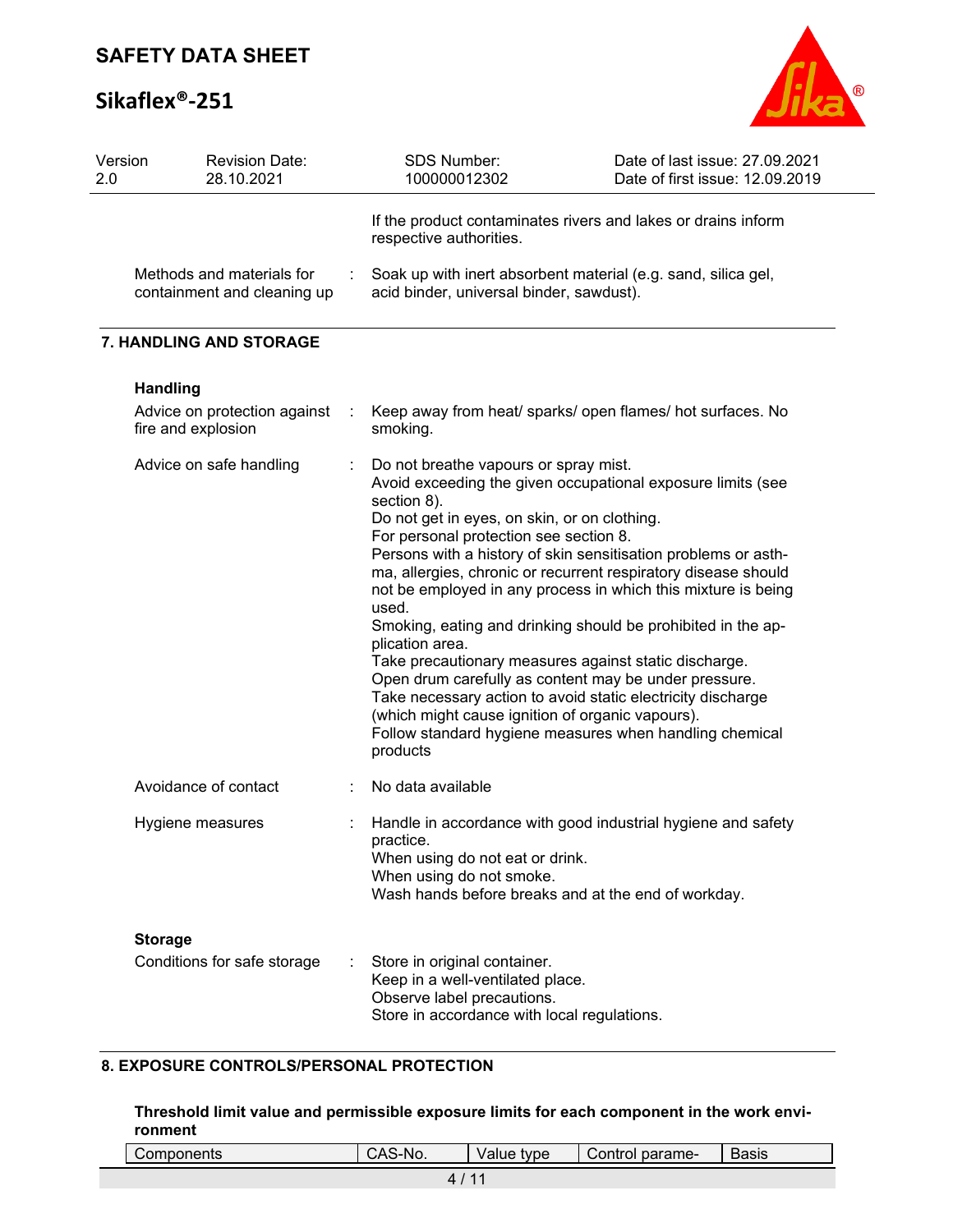# **Sikaflex®-251**



| Version | <b>Revision Date:</b> | SDS Number:  | Date of last issue: 27.09.2021  |
|---------|-----------------------|--------------|---------------------------------|
| -2.0    | 28.10.2021            | 100000012302 | Date of first issue: 12.09.2019 |
|         |                       |              |                                 |

|                                 |                                                                  | (Form of                        | ters / Permissible                                         |                    |  |
|---------------------------------|------------------------------------------------------------------|---------------------------------|------------------------------------------------------------|--------------------|--|
|                                 |                                                                  | exposure)                       | concentration                                              |                    |  |
| Titanium dioxide $(> 10 \mu m)$ | 13463-67-7                                                       | <b>TWA</b>                      | $10$ mg/m $3$                                              | <b>ACGIH</b>       |  |
|                                 |                                                                  |                                 | (Titanium dioxide)                                         |                    |  |
| xylene                          | 1330-20-7                                                        | OEL-M                           | 50 ppm                                                     | JP OEL             |  |
|                                 |                                                                  |                                 | 217 mg/m3                                                  | <b>JSOH</b>        |  |
|                                 |                                                                  |                                 | Further information: Group 2: Substances presumed to cause |                    |  |
|                                 |                                                                  | reproductive toxicity in humans |                                                            |                    |  |
|                                 |                                                                  | <b>ACL</b>                      | 50 ppm                                                     | JP OEL ISHL        |  |
|                                 |                                                                  | TWA                             | $100$ ppm                                                  | <b>ACGIH</b>       |  |
|                                 |                                                                  | <b>STEL</b>                     | 150 ppm                                                    | <b>ACGIH</b>       |  |
| ethylbenzene                    | $100 - 41 - 4$                                                   | <b>ACL</b>                      | 20 ppm                                                     | <b>JP OEL ISHL</b> |  |
|                                 |                                                                  | OEL-M                           | 20 ppm                                                     | JP OEL             |  |
|                                 |                                                                  |                                 | 87 mg/m3                                                   | <b>JSOH</b>        |  |
|                                 |                                                                  |                                 | Further information: Group 2: Substances presumed to cause |                    |  |
|                                 | reproductive toxicity in humans, Skin absorption, Group 2B: pos- |                                 |                                                            |                    |  |
|                                 |                                                                  | sibly carcinogenic to humans    |                                                            |                    |  |
|                                 |                                                                  | <b>TWA</b>                      | 20 ppm                                                     | <b>ACGIH</b>       |  |

### **Biological occupational exposure limits**

| Components   | CAS-No.   | Target sub-<br>stance                                        | Biological<br>specimen | Sampling<br>time                                                             | Permissible<br>concentration | <b>Basis</b>        |
|--------------|-----------|--------------------------------------------------------------|------------------------|------------------------------------------------------------------------------|------------------------------|---------------------|
| xylene       | 1330-20-7 | total ( $o$ -, $m$ -,<br>p-<br>)methylhipp<br>uric acid      | Urine                  | End of<br>shift at<br>end of<br>workweek                                     | 800 mg/l                     | <b>JSOH</b>         |
|              |           | Methylhip-<br>puric acids                                    | Urine                  | End of<br>shift (As<br>soon as<br>possible<br>after ex-<br>posure<br>ceases) | 1.5 $g/g$ creat-<br>inine    | <b>ACGIH</b><br>BEI |
| ethylbenzene | 100-41-4  | Sum of<br>mandelic<br>acid and<br>phenyl gly-<br>oxylic acid | Urine                  | End of<br>shift (As<br>soon as<br>possible<br>after ex-<br>posure<br>ceases) | $0.15$ g/g cre-<br>atinine   | <b>ACGIH</b><br>BEI |

### **Personal protective equipment**

Respiratory protection : Use respiratory protection unless adequate local exhaust ventilation is provided or exposure assessment demonstrates that exposures are within recommended exposure guidelines. The filter class for the respirator must be suitable for the maximum expected contaminant concentration (gas/vapour/aerosol/particulates) that may arise when handling the product. If this concentration is exceeded, self-contained breathing apparatus must be used. Hand protection : Chemical-resistant, impervious gloves complying with an approved standard should be worn at all times when handling chemical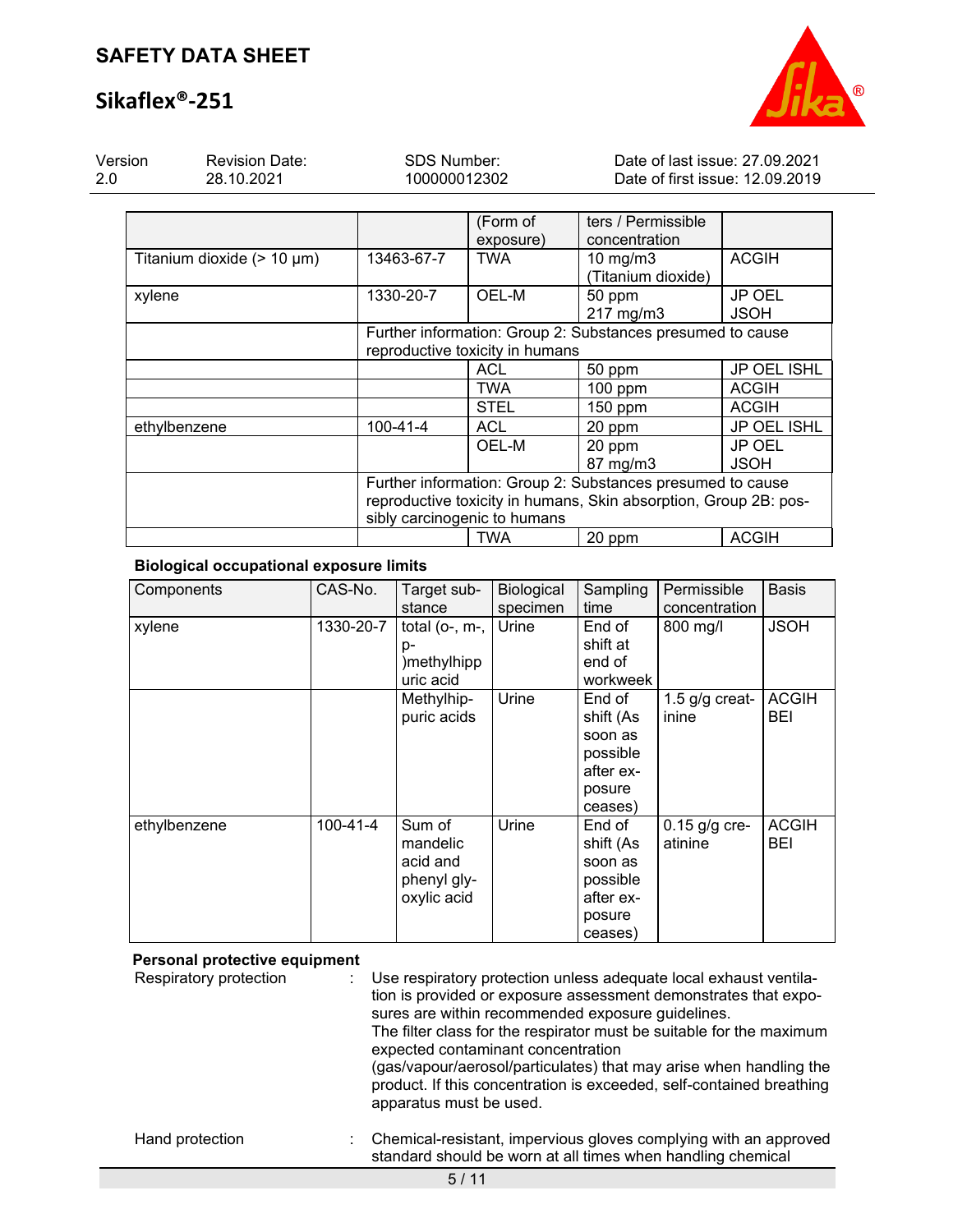# **Sikaflex®-251**



| Version<br>2.0 | <b>Revision Date:</b><br>28.10.2021                 |    | SDS Number:<br>100000012302                                                                                                                     | Date of last issue: 27.09.2021<br>Date of first issue: 12.09.2019 |
|----------------|-----------------------------------------------------|----|-------------------------------------------------------------------------------------------------------------------------------------------------|-------------------------------------------------------------------|
|                |                                                     |    | products if a risk assessment indicates this is necessary.                                                                                      |                                                                   |
|                | Eye protection                                      |    | Safety eyewear complying with an approved standard should be<br>used when a risk assessment indicates this is necessary.                        |                                                                   |
|                | Skin and body protection                            |    | Choose body protection in relation to its type, to the concentration<br>and amount of dangerous substances, and to the specific work-<br>place. |                                                                   |
|                | 9. PHYSICAL AND CHEMICAL PROPERTIES                 |    |                                                                                                                                                 |                                                                   |
|                | Physical state                                      |    | paste                                                                                                                                           |                                                                   |
|                | Colour                                              |    | White                                                                                                                                           |                                                                   |
|                | Odour                                               |    | characteristic                                                                                                                                  |                                                                   |
|                | <b>Odour Threshold</b>                              |    | No data available                                                                                                                               |                                                                   |
|                | Melting point/range / Freezing :<br>point           |    | No data available                                                                                                                               |                                                                   |
|                | Boiling point/boiling range                         |    | No data available                                                                                                                               |                                                                   |
|                | Flammability (solid, gas)                           | ÷  | No data available                                                                                                                               |                                                                   |
|                | Upper explosion limit /<br>Upper flammability limit | ÷. | Lower explosion limit and upper explosion limit / flammability limit<br>$7\%$ (V)                                                               |                                                                   |
|                | Lower explosion limit /<br>Lower flammability limit | ÷. | 1 %(V)                                                                                                                                          |                                                                   |
|                | Flash point                                         |    | ca. 50.5 °C<br>(Method: closed cup)                                                                                                             |                                                                   |
|                | Decomposition temperature                           |    | No data available                                                                                                                               |                                                                   |
|                | pH                                                  |    | Not applicable                                                                                                                                  |                                                                   |
|                | Evaporation rate                                    |    | No data available                                                                                                                               |                                                                   |
|                | Auto-ignition temperature                           |    | 465 °C                                                                                                                                          |                                                                   |
|                | Viscosity<br>Viscosity, dynamic                     |    | No data available                                                                                                                               |                                                                   |
|                | Viscosity, kinematic                                |    | $>$ 20.5 mm2/s (40 °C)                                                                                                                          |                                                                   |
|                | Solubility(ies)<br>Water solubility                 |    | insoluble                                                                                                                                       |                                                                   |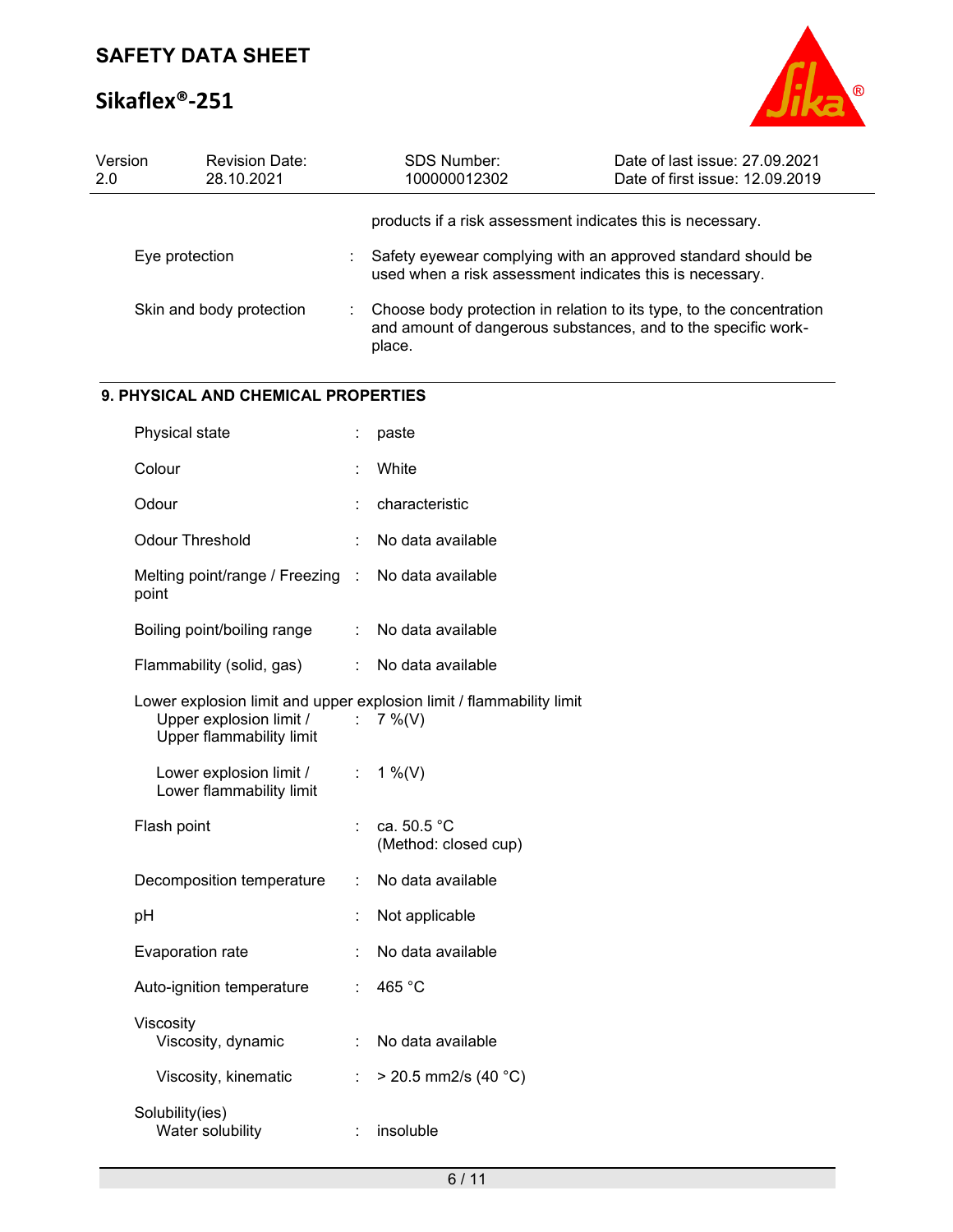# **Sikaflex®-251**



| Version<br>2.0 | <b>Revision Date:</b><br>28.10.2021          | <b>SDS Number:</b><br>100000012302 | Date of last issue: 27.09.2021<br>Date of first issue: 12.09.2019 |
|----------------|----------------------------------------------|------------------------------------|-------------------------------------------------------------------|
|                | Solubility in other solvents :               | No data available                  |                                                                   |
|                | Partition coefficient: n-<br>octanol/water   | : No data available                |                                                                   |
|                | Vapour pressure                              | : 7.9993 hPa                       |                                                                   |
|                | Density and / or relative density<br>Density | ca. 1.35 g/cm3 (20 $^{\circ}$ C)   |                                                                   |
|                | Relative vapour density<br>$\mathbb{R}^n$    | No data available                  |                                                                   |
|                | <b>Explosive properties</b>                  | No data available                  |                                                                   |
|                | Oxidizing properties                         | No data available                  |                                                                   |
|                |                                              |                                    |                                                                   |

## **10. STABILITY AND REACTIVITY**

| Reactivity                              | ÷. | No dangerous reaction known under conditions of normal use.                           |
|-----------------------------------------|----|---------------------------------------------------------------------------------------|
| Chemical stability                      | ÷. | The product is chemically stable.                                                     |
| Possibility of hazardous reac-<br>tions | A. | Vapours may form explosive mixture with air.<br>No hazards to be specially mentioned. |
| Conditions to avoid                     |    | Heat, flames and sparks.                                                              |
| Incompatible materials                  |    | No data available                                                                     |

### **11. TOXICOLOGICAL INFORMATION**

### **Acute toxicity**

Not classified based on available information.

### **Components:**

| xylene:               |    |                                       |
|-----------------------|----|---------------------------------------|
| Acute oral toxicity   |    | : LD50 Oral (Rat): 3,523 mg/kg        |
| Acute dermal toxicity |    | : LD50 Dermal (Rabbit): $1,700$ mg/kg |
| ethylbenzene:         |    |                                       |
| Acute oral toxicity   |    | : LD50 Oral (Rat): 3,500 mg/kg        |
| Acute dermal toxicity | ÷. | LD50 Dermal (Rabbit): 5,510 mg/kg     |

## **Skin corrosion/irritation**

Not classified based on available information.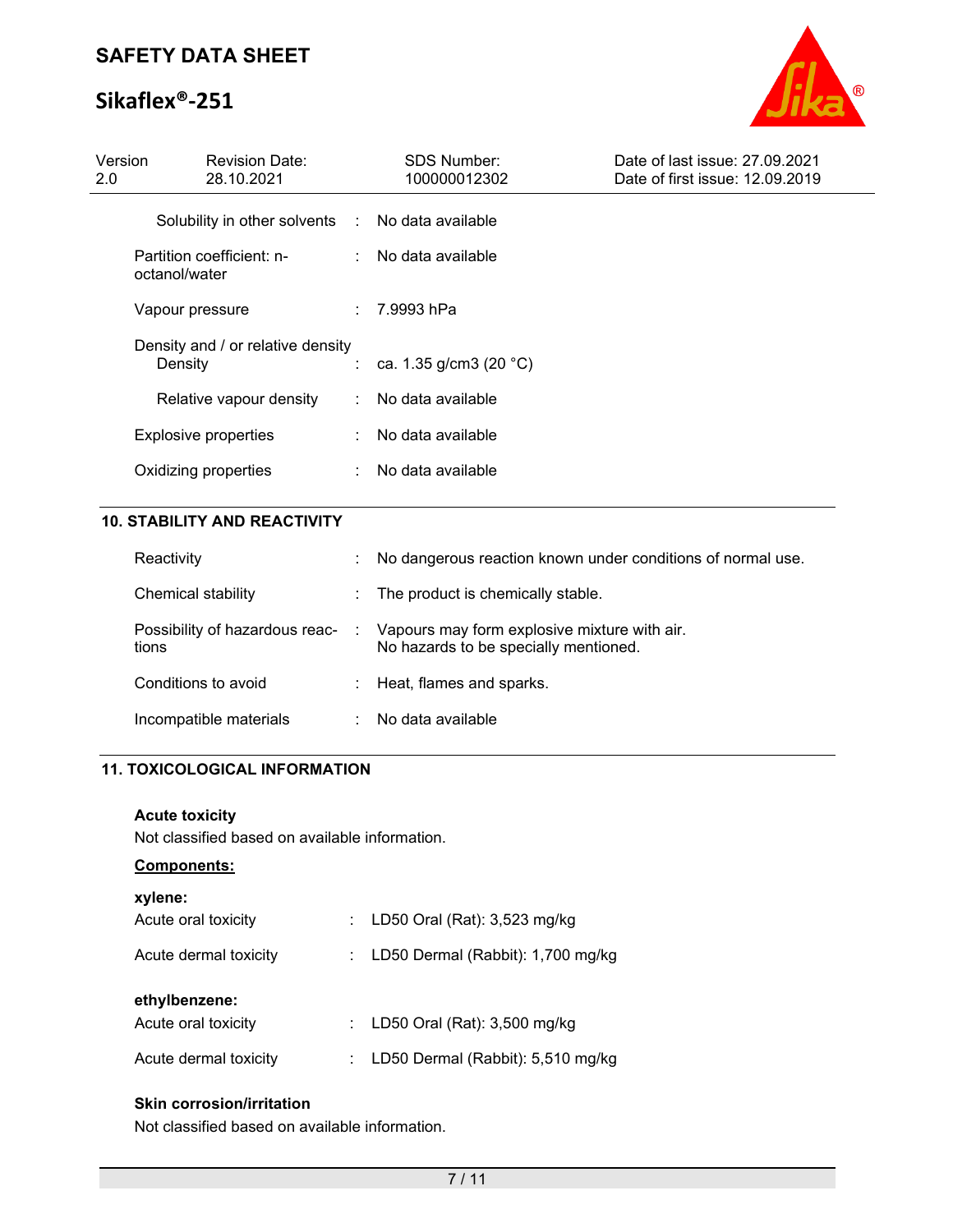# **Sikaflex®-251**



| Version<br>2.0 |                                                                                    | <b>Revision Date:</b><br>28.10.2021                                                 | SDS Number:<br>100000012302                                                                                                 | Date of last issue: 27.09.2021<br>Date of first issue: 12.09.2019 |  |  |  |  |
|----------------|------------------------------------------------------------------------------------|-------------------------------------------------------------------------------------|-----------------------------------------------------------------------------------------------------------------------------|-------------------------------------------------------------------|--|--|--|--|
|                |                                                                                    | Serious eye damage/eye irritation<br>Not classified based on available information. |                                                                                                                             |                                                                   |  |  |  |  |
|                |                                                                                    | Respiratory or skin sensitisation                                                   |                                                                                                                             |                                                                   |  |  |  |  |
|                | <b>Skin sensitisation</b>                                                          | Not classified based on available information.                                      |                                                                                                                             |                                                                   |  |  |  |  |
|                | <b>Respiratory sensitisation</b><br>Not classified based on available information. |                                                                                     |                                                                                                                             |                                                                   |  |  |  |  |
|                | <b>Germ cell mutagenicity</b><br>Not classified based on available information.    |                                                                                     |                                                                                                                             |                                                                   |  |  |  |  |
|                | Carcinogenicity<br>Suspected of causing cancer.                                    |                                                                                     |                                                                                                                             |                                                                   |  |  |  |  |
|                | <b>Reproductive toxicity</b>                                                       | May damage fertility or the unborn child.                                           |                                                                                                                             |                                                                   |  |  |  |  |
|                | <b>STOT - single exposure</b>                                                      |                                                                                     | May cause damage to organs (Central nervous system, Kidney, Liver, respiratory system).                                     |                                                                   |  |  |  |  |
|                |                                                                                    | STOT - repeated exposure                                                            |                                                                                                                             |                                                                   |  |  |  |  |
|                | exposure.                                                                          |                                                                                     | May cause damage to organs (respiratory system, Nervous system) through prolonged or repeated                               |                                                                   |  |  |  |  |
|                | <b>Aspiration toxicity</b>                                                         |                                                                                     |                                                                                                                             |                                                                   |  |  |  |  |
|                |                                                                                    | Not classified based on available information.                                      |                                                                                                                             |                                                                   |  |  |  |  |
|                |                                                                                    | <b>12. ECOLOGICAL INFORMATION</b>                                                   |                                                                                                                             |                                                                   |  |  |  |  |
|                | <b>Ecotoxicity</b>                                                                 |                                                                                     |                                                                                                                             |                                                                   |  |  |  |  |
|                | <b>Components:</b><br>xylene:<br>Toxicity to algae/aquatic<br>plants               |                                                                                     | EC50 (Pseudokirchneriella subcapitata (green algae)): 2.2<br>mg/l<br>Exposure time: 72 h<br>Method: OECD Test Guideline 201 |                                                                   |  |  |  |  |

Toxicity to fish (Chronic tox-: NOEC (Oncorhynchus mykiss (rainbow trout)): > 1.3 mg/l Exposure time: 56 d

|                               | Toxicity to daphnia and other : NOEC (Daphnia (water flea)): 1.17 mg/l |
|-------------------------------|------------------------------------------------------------------------|
| aquatic invertebrates (Chron- | Exposure time: 7 d                                                     |
| ic toxicity)                  |                                                                        |
| athylhanzana:                 |                                                                        |

| $\sim$ to $\sim$ to $\sim$ |                                                   |
|----------------------------|---------------------------------------------------|
| ethylbenzene:              |                                                   |
| Toxicity to fish           | : $LC50$ (Fish): <= 1 mg/l<br>Exposure time: 96 h |
|                            |                                                   |

icity)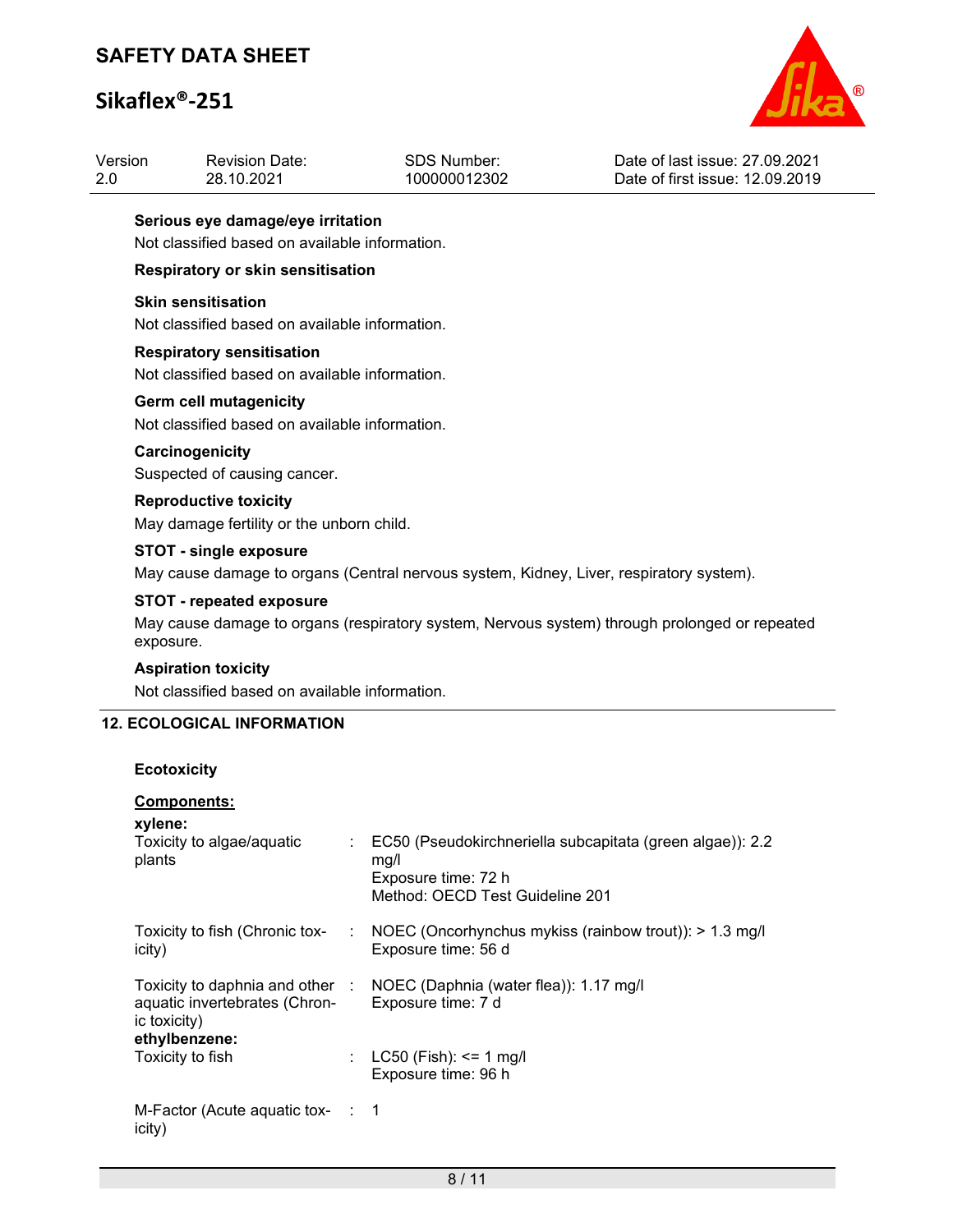# **Sikaflex®-251**



| Version<br>2.0 | <b>Revision Date:</b><br>28.10.2021                             | <b>SDS Number:</b><br>100000012302                                                                                                                                                                                       | Date of last issue: 27,09,2021<br>Date of first issue: 12.09.2019 |
|----------------|-----------------------------------------------------------------|--------------------------------------------------------------------------------------------------------------------------------------------------------------------------------------------------------------------------|-------------------------------------------------------------------|
|                | <b>Persistence and degradability</b><br>No data available       |                                                                                                                                                                                                                          |                                                                   |
|                | <b>Bioaccumulative potential</b><br>No data available           |                                                                                                                                                                                                                          |                                                                   |
|                | <b>Mobility in soil</b><br>No data available                    |                                                                                                                                                                                                                          |                                                                   |
|                | Hazardous to the ozone layer<br>Not applicable                  |                                                                                                                                                                                                                          |                                                                   |
|                | <b>Other adverse effects</b>                                    |                                                                                                                                                                                                                          |                                                                   |
|                | <b>Product:</b><br>Additional ecological infor-<br>÷.<br>mation | There is no data available for this product.                                                                                                                                                                             |                                                                   |
|                | <b>13. DISPOSAL CONSIDERATIONS</b>                              |                                                                                                                                                                                                                          |                                                                   |
|                | <b>Disposal methods</b>                                         |                                                                                                                                                                                                                          |                                                                   |
|                | Waste from residues                                             | The product should not be allowed to enter drains, water<br>courses or the soil.<br>Do not contaminate ponds, waterways or ditches with chemi-<br>cal or used container.<br>Send to a licensed waste management company. |                                                                   |
|                | Contaminated packaging<br>IODODT ILIFODIA                       | Empty remaining contents.<br>Dispose of as unused product.<br>Do not re-use empty containers.<br>Do not burn, or use a cutting torch on, the empty drum.                                                                 |                                                                   |

### **14. TRANSPORT INFORMATION**

### **International Regulations**

### **UNRTDG**

Not regulated as a dangerous good

**IATA-DGR** Not regulated as a dangerous good

### **IMDG-Code**

Not regulated as a dangerous good

## **Transport in bulk according to Annex II of MARPOL 73/78 and the IBC Code**

Not applicable for product as supplied.

### **National Regulations**

Refer to section 15 for specific national regulation.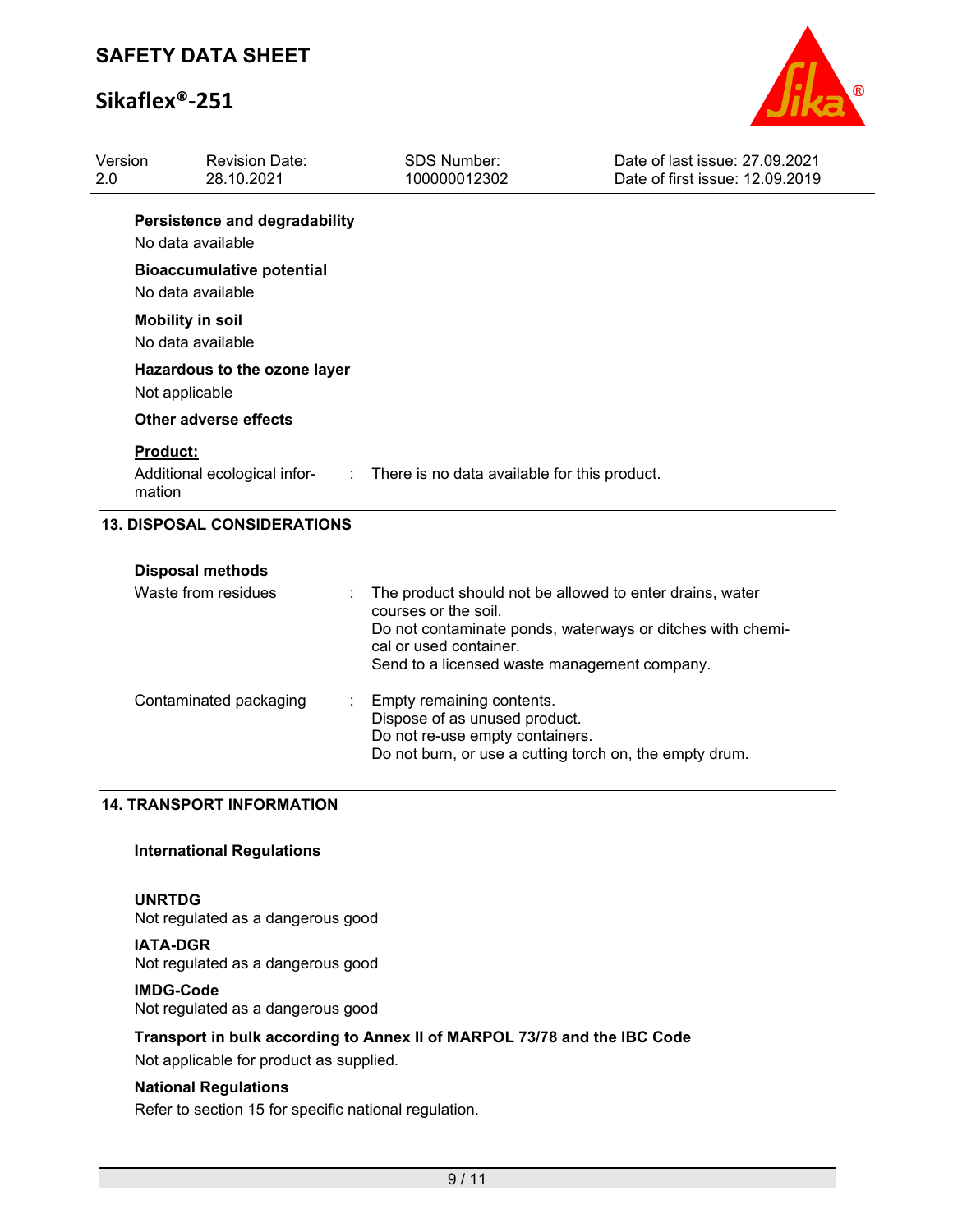## **Sikaflex®-251**



| Version | <b>Revision Date:</b> | SDS Number:  | Date of last issue: 27,09,2021  |
|---------|-----------------------|--------------|---------------------------------|
| 2.0     | 28.10.2021            | 100000012302 | Date of first issue: 12.09.2019 |
|         |                       |              |                                 |

#### **15. REGULATORY INFORMATION**

#### **Related Regulations**

**Fire Service Law** Not applicable (Designated Flammable Substances)

#### **Industrial Safety and Health Law**

# **Harmful Substances Prohibited from Manufacture**

Not applicable

### **Harmful Substances Required Permission for Manufacture**

Not applicable

#### **Substances Prevented From Impairment of Health**

| Chemical name |
|---------------|
| Ethylbenzene  |
|               |

### **Circular concerning Information on Chemicals having Mutagenicity - Annex 2: Information on Existing Chemicals having Mutagenicity**

Not applicable

**Circular concerning Information on Chemicals having Mutagenicity - Annex 1: Information on Notified Substances having Mutagenicity**

Not applicable

### **Substances Subject to be Notified Names**

Article 57-2 (Enforcement Order Table 9)

| l Chemical name    | <b>Number</b> | Concentration (%) |
|--------------------|---------------|-------------------|
| Titanium(IV) oxide | 191           | $>=1 - 10$        |
| Xvlene             | 136           | $>=1 - 10$        |
| Ethylbenzene       |               | $>=1 - 10$        |

### **Substances Subject to be Indicated Names**

Article 57 (Enforcement Order Article 18)

| Chemical name      | Number |
|--------------------|--------|
| Titanium(IV) oxide | 191    |
| xvlene             | 136    |
| ethylbenzene       |        |

### **Ordinance on Prevention of Hazards Due to Specified Chemical Substances - Group 2 Substance**

Chemical name ethylbenzene

### **Ordinance on Prevention of Lead Poisoning**

Not applicable

### **Ordinance on Prevention of Tetraalkyl Lead Poisoning**

Not applicable

### **Ordinance on Prevention of Organic Solvent Poisoning** Not applicable